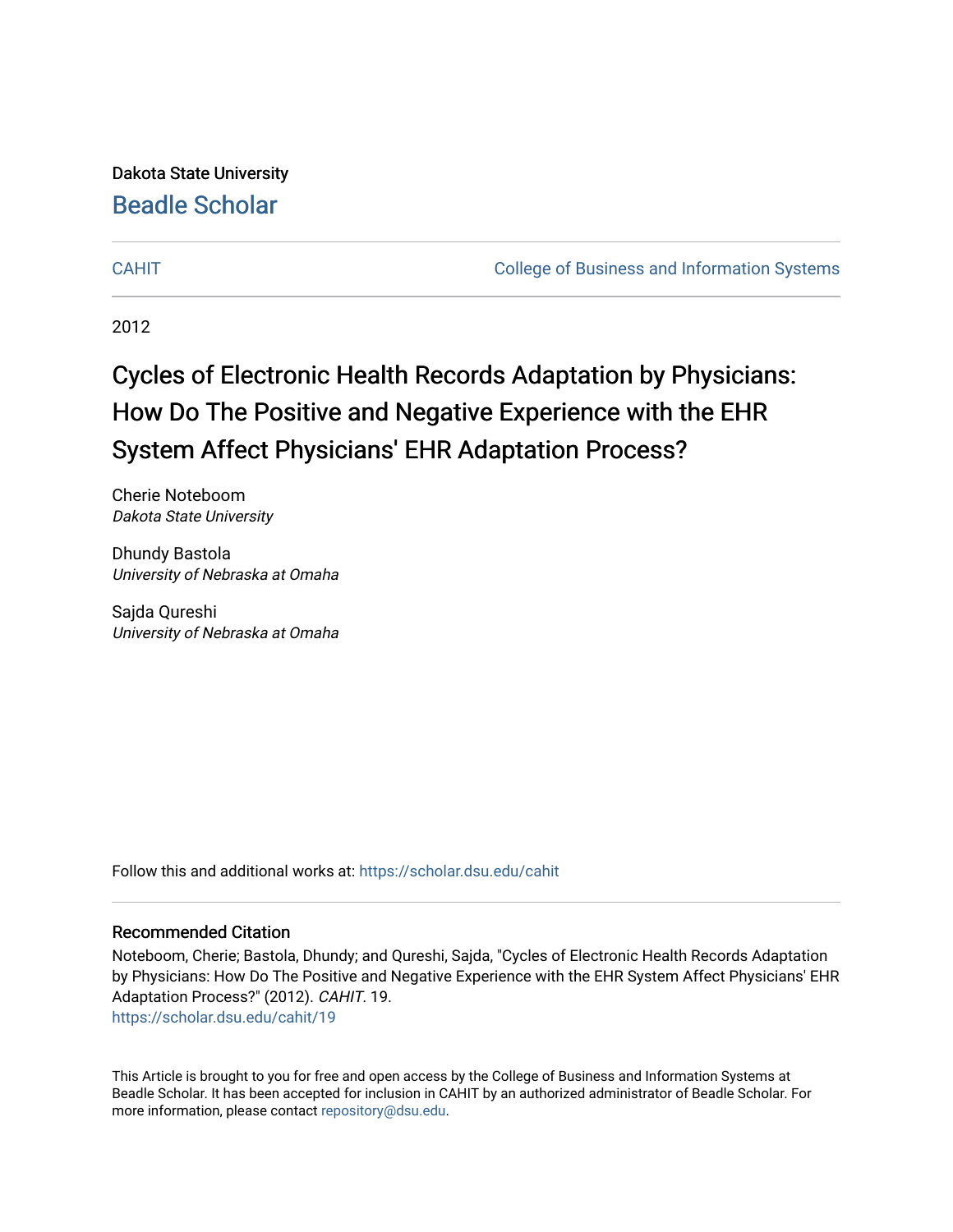# Dakota State University [Beadle Scholar](https://scholar.dsu.edu/)

[Faculty Research & Publications](https://scholar.dsu.edu/bispapers) **College of Business and Information Systems** 

2012

# Cycles of Electronic Health Records Adaptation by Physicians: How Do The Positive and Negative Experience with the EHR System Affect Physicians' EHR Adaptation Process?

Cherie Noteboom Dakota State University

Dhundy Bastola University of Nebraska at Omaha

Sajda Qureshi University of Nebraska at Omaha

Follow this and additional works at: [https://scholar.dsu.edu/bispapers](https://scholar.dsu.edu/bispapers?utm_source=scholar.dsu.edu%2Fbispapers%2F259&utm_medium=PDF&utm_campaign=PDFCoverPages)

Part of the [Databases and Information Systems Commons](http://network.bepress.com/hgg/discipline/145?utm_source=scholar.dsu.edu%2Fbispapers%2F259&utm_medium=PDF&utm_campaign=PDFCoverPages), [Health Information Technology Commons,](http://network.bepress.com/hgg/discipline/1239?utm_source=scholar.dsu.edu%2Fbispapers%2F259&utm_medium=PDF&utm_campaign=PDFCoverPages) and the [Management Information Systems Commons](http://network.bepress.com/hgg/discipline/636?utm_source=scholar.dsu.edu%2Fbispapers%2F259&utm_medium=PDF&utm_campaign=PDFCoverPages)

# Recommended Citation

Noteboom, Cherie; Bastola, Dhundy; and Qureshi, Sajda, "Cycles of Electronic Health Records Adaptation by Physicians: How Do The Positive and Negative Experience with the EHR System Affect Physicians' EHR Adaptation Process?" (2012). Faculty Research & Publications. 259. [https://scholar.dsu.edu/bispapers/259](https://scholar.dsu.edu/bispapers/259?utm_source=scholar.dsu.edu%2Fbispapers%2F259&utm_medium=PDF&utm_campaign=PDFCoverPages)

This Conference Proceeding is brought to you for free and open access by the College of Business and Information Systems at Beadle Scholar. It has been accepted for inclusion in Faculty Research & Publications by an authorized administrator of Beadle Scholar. For more information, please contact [repository@dsu.edu.](mailto:repository@dsu.edu)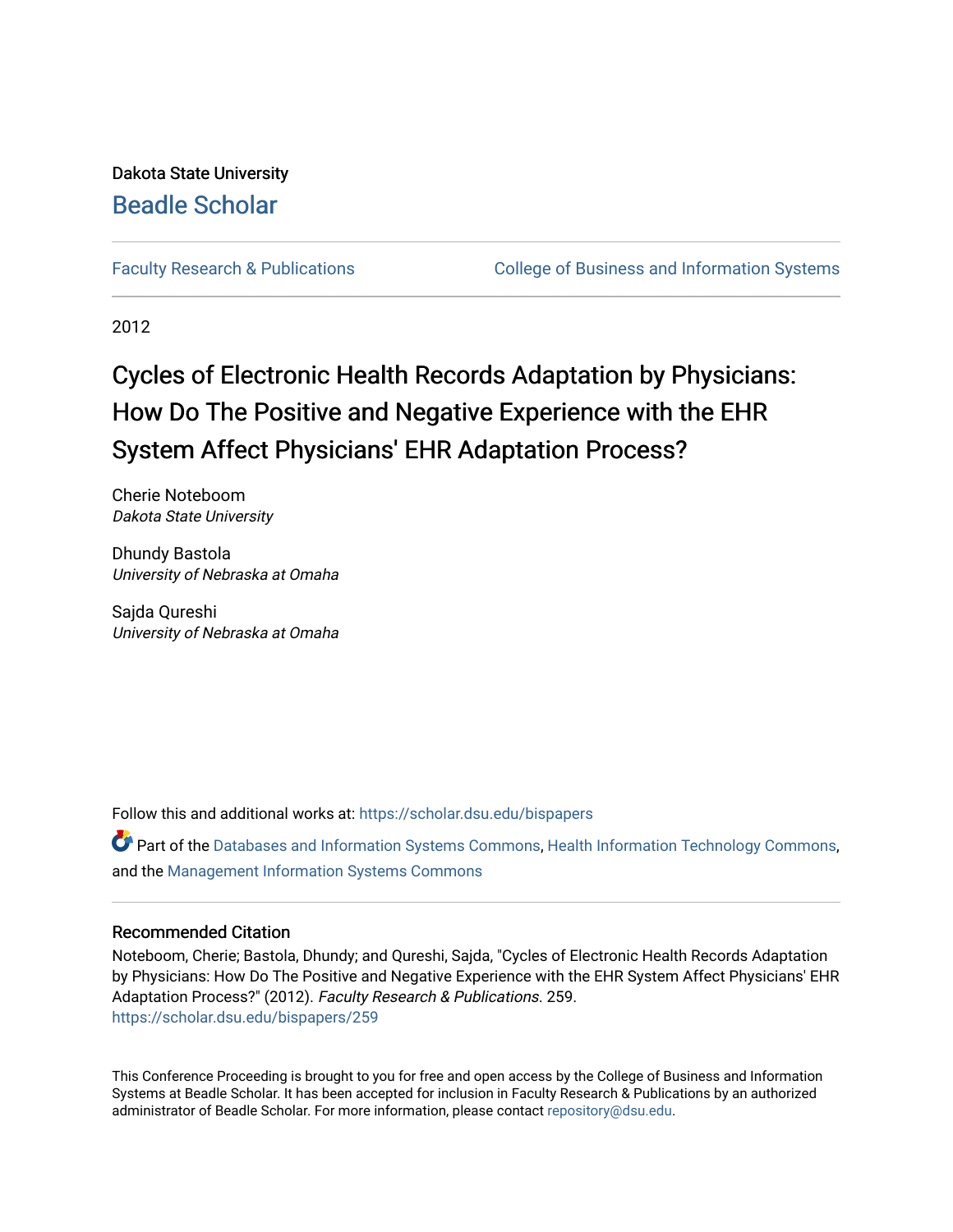See discussions, stats, and author profiles for this publication at: [https://www.researchgate.net/publication/232638389](https://www.researchgate.net/publication/232638389_Cycles_of_Electronic_Health_Records_Adaptation_by_Physicians_How_Do_the_Positive_and_Negative_Experiences_with_the_EHR_System_Affect_Physicians%27_EHR_Adaptation_Process_PDF?enrichId=rgreq-e2a4e56c895cf5915a568aed052e3971-XXX&enrichSource=Y292ZXJQYWdlOzIzMjYzODM4OTtBUzoxMDQ3OTQ1MDA4OTQ3MjhAMTQwMTk5NjM2NTc1OQ%3D%3D&el=1_x_2&_esc=publicationCoverPdf)

[Cycles of Electronic Health Records Adaptation by Physicians: How Do the](https://www.researchgate.net/publication/232638389_Cycles_of_Electronic_Health_Records_Adaptation_by_Physicians_How_Do_the_Positive_and_Negative_Experiences_with_the_EHR_System_Affect_Physicians%27_EHR_Adaptation_Process_PDF?enrichId=rgreq-e2a4e56c895cf5915a568aed052e3971-XXX&enrichSource=Y292ZXJQYWdlOzIzMjYzODM4OTtBUzoxMDQ3OTQ1MDA4OTQ3MjhAMTQwMTk5NjM2NTc1OQ%3D%3D&el=1_x_3&_esc=publicationCoverPdf) Positive and Negative Experiences with the EHR System Affect Physicians' EHR Adaptation Process? (PDF)

| <b>CITATIONS</b> |                                  |     | READS                           |  |  |
|------------------|----------------------------------|-----|---------------------------------|--|--|
| 3                |                                  | 171 |                                 |  |  |
| 3 authors:       |                                  |     |                                 |  |  |
|                  | <b>Cherie Bakker Noteboom</b>    |     | <b>Dhundy Bastola</b>           |  |  |
|                  | Dakota State University          |     | University of Nebraska at Omaha |  |  |
|                  | 45 PUBLICATIONS 100 CITATIONS    |     | 92 PUBLICATIONS 1,151 CITATIONS |  |  |
|                  | SEE PROFILE                      |     | <b>SEE PROFILE</b>              |  |  |
|                  | Sajda Shaheen Qureshi            |     |                                 |  |  |
|                  | University of Nebraska at Omaha  |     |                                 |  |  |
|                  | 176 PUBLICATIONS 1,783 CITATIONS |     |                                 |  |  |
|                  | SEE PROFILE                      |     |                                 |  |  |

authors of this publication are also working on these related projec



Post-Doc University of Nebraska Medical Center [View project](https://www.researchgate.net/project/Post-Doc-University-of-Nebraska-Medical-Center?enrichId=rgreq-e2a4e56c895cf5915a568aed052e3971-XXX&enrichSource=Y292ZXJQYWdlOzIzMjYzODM4OTtBUzoxMDQ3OTQ1MDA4OTQ3MjhAMTQwMTk5NjM2NTc1OQ%3D%3D&el=1_x_9&_esc=publicationCoverPdf)

Proposed Improvement to Scholar Algorithms [View project](https://www.researchgate.net/project/Proposed-Improvement-to-Scholar-Algorithms?enrichId=rgreq-e2a4e56c895cf5915a568aed052e3971-XXX&enrichSource=Y292ZXJQYWdlOzIzMjYzODM4OTtBUzoxMDQ3OTQ1MDA4OTQ3MjhAMTQwMTk5NjM2NTc1OQ%3D%3D&el=1_x_9&_esc=publicationCoverPdf)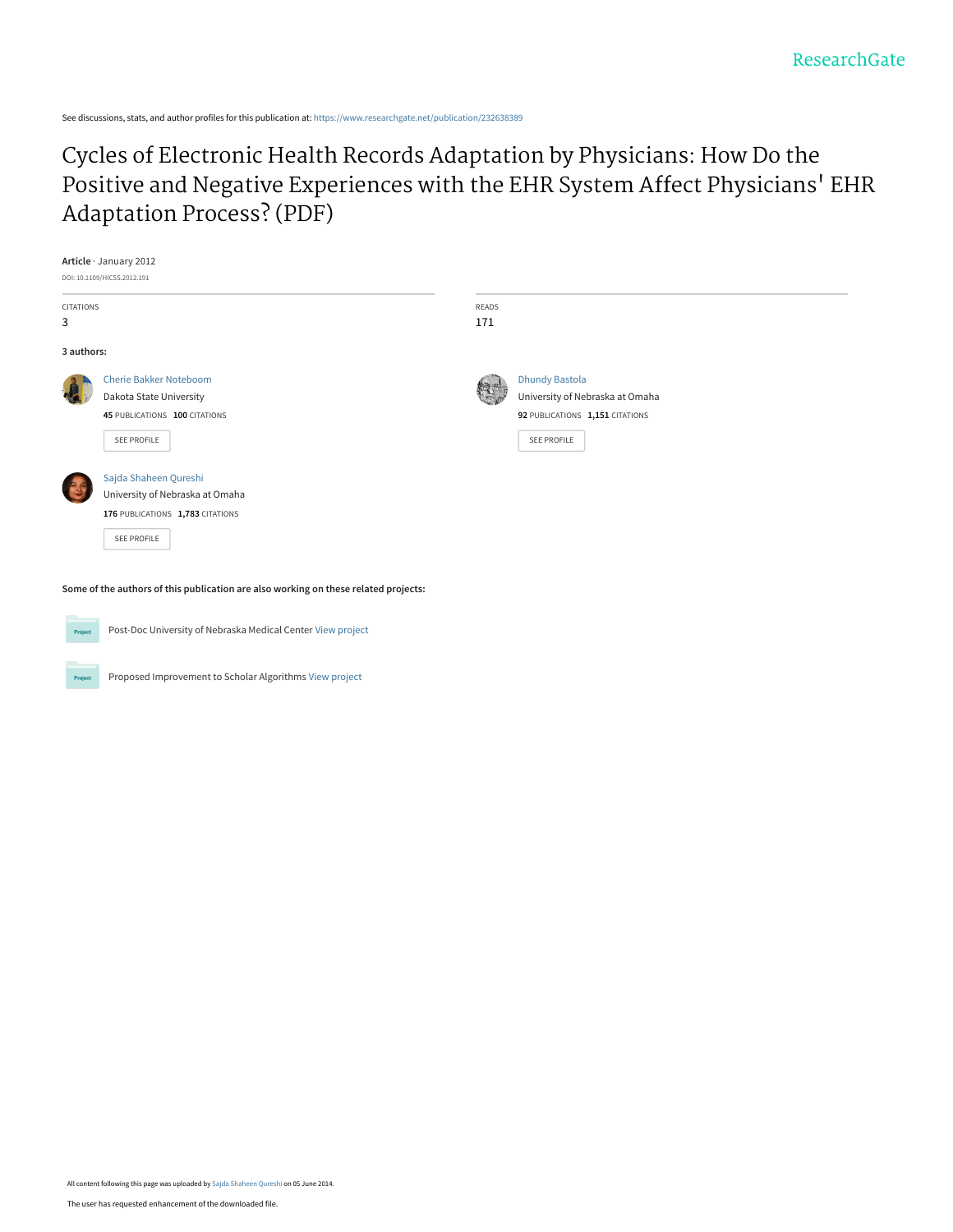# **Cycles of Electronic Health Records Adaptation by Physicians: How Do the Positive and Negative Experiences with the EHR System Affect Physicians' EHR Adaptation Process?**

 **Cherie Noteboom Dhundy Bastola Sajda Qureshi Dakota State University University of Nebraska-Omaha University of Nebraska-Omaha Cherie.Noteboom@dsu.edu dkbastola@mail.unomaha.edu squreshi@pki.nebraska.edu**

## **Abstract**

*The integration of EHR in IT infrastructures supporting organizations enable improved access and recording of patient data, enhanced ability to make improved decisions, improved quality and reduced errors in patient care. Despite these benefits, there are mixed results as to the use of EHR. The literature suggests that the reasons for the limited use relate to policy, financial and usability considerations, but it does not provide an understanding of reasons for physicians' limited interaction and adaptation of EHR.* 

*Following an analysis of qualitative data, collected in a case study at a hospital using interviews, this research explains how physicians interact with EHR. The key contribution of this research is in explaining how physicians interact with EHR in terms of concepts that are grounded in the real world experiences of physicians. The model of positive and negative physician work cycles is introduced and discussed. Contributions to research and practice are presented.*

# **1. Introduction**

Research has shown that the healthcare industry is plagued by rapidly increasing costs, poor quality of service, lack of integration of patient care, and lack of information access to Electronic Health Records (EHR) [1, 3, 16, 26, 30, and 41]. "Even though U.S. medical care is the world's most costly, its outcomes are mediocre compared with other industrialized nations" [9, p.2]. Medical errors are a major contributor to the decrease in the quality and to the increases the costs of the U.S. healthcare system. Medical errors result in 98,000 deaths a year and many more injuries, and as a result, patient safety has become a top priority in U.S. healthcare [18].

The use of information technology (IT) has the potential to help healthcare organizations improve quality of service while reducing costs. The California HealthCare Foundation [26] estimated that California could save more than \$3.2 billion a year and reduce the number of medication-related injuries by 250,000 a year if California healthcare clinics used EHR to handle medication ordering and diagnostic tests. The Institute of Medicine (IOM)[18] reported that the U.S. healthcare system is "fundamentally broken" and called on the federal government to make a major investment in information technology in order to achieve the changes, such as the "commitment to technology to manage the knowledge bases and process of care" [18, p. 178], needed to repair the broken healthcare system.

During the past 25 years, many medical records have been converted from a handwritten record format to an EHR format, and studies [1,6,27,35,46,48] have indicated that EHR is complicated and requires a serious, sustained commitment to human resources, process re-engineering, technology, and funding. The healthcare system has been slow to take advantage of EHR and realize the benefits of computerization [29]: that is, improved access to and records of patient data, enhanced ability to make better and more-timely decisions, and improved quality of patient care and reduced medication errors.

It is commonly assumed that U.S. healthcare services organizations are approximately 10 years behind the information systems (IS) curve when compared to organizations from other industries of comparable size and complexity [29]. According to IOM (2001), "healthcare delivery has been relatively untouched by the revolution in information technology that has been transforming nearly every other aspect of society" (p. 15). This inability to take full advantage of computerization is unfortunate because EHR has the potential to improve patient care and patient safety. In 2007, however, the American Hospital Association reported that only 11% of hospitals had fully implemented EHR, and these hospitals were likely to be large, urban, and/or teaching hospitals. Vishwanath & Scamurra reported less than 10% of physicians in different practices and settings in the US use EHR, whereas more than half of the physicians in countries like Sweden, Netherlands and Australia have adopted EHR [51]. Blumenthal (2009) cites only 1.5% of US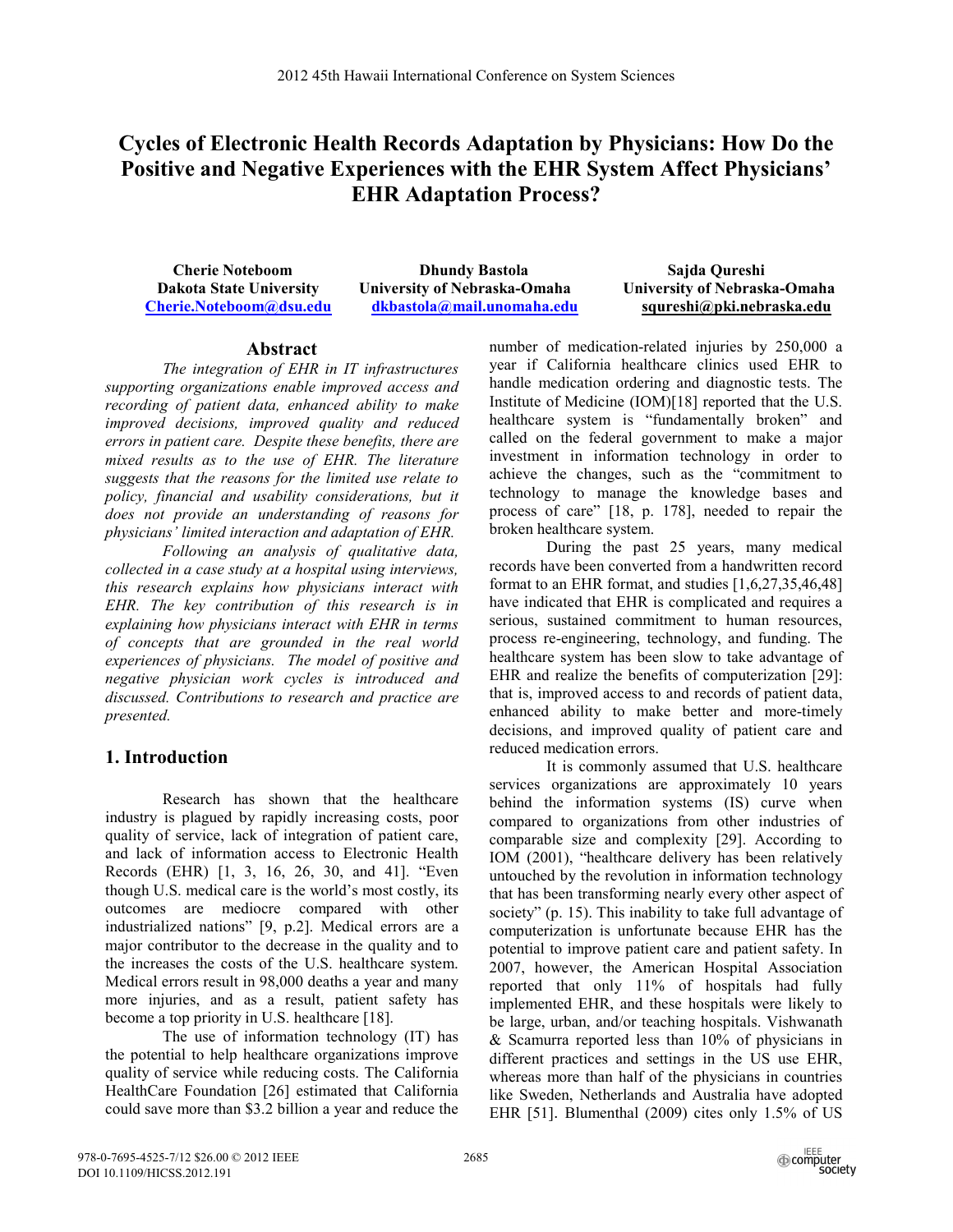hospitals have comprehensive EHR systems. A similar 2009 study by the American Hospital Association shows less than 2% of hospitals use comprehensive EHR and about 8% use a basic EHR in at least one care unit. These findings indicate the adoption of EHR continues to be low in US hospitals [27].

The research question investigated in this study is how do the positive and negative experiences with the EHR system affect physicians' EHR adaptation process? This question is investigated through a qualitative study that examines how physicians interact with EHR. Open coding was used to analyze the data and to develop concepts explaining these interactions in terms of the events, actions and communications carried out among the physician stakeholders. Eisenhardt's case study approach and open coding analysis grounded the results in the real world situation. As a methodological contribution, the case study of a hospital with Eisenhardt's case study approach, propositions and open coding for data analysis is an innovative combination of research methods. This is because it enables concepts and relationships to be arrived at and then assessed using the enfolding literature step from Eisenhardt and theoretical sensitivity from open coding. This combination of approaches strengthens the contributions of this study by enabling the results to be generalized to models and relationships. The research provided theoretical contributions by presenting the Physicians' Work Adaptation Cycles in Use of EHR model dealing with positive and negative work cycles of physicians. In addition, implications of this study for future research and practice are discussed.

# **2. Theoretical Background**

Reviews of (EHR) literature show the existing challenges with the alignment of organizational design and the engineered artifact. Niazkhani et al [32, p. 546] concluded "When put in practice, the formal, predefined, stepwise, and role-based models of workflow underlying Computerized Physician Order Entry (CPOE) systems may show a fragile compatibility with the contingent, pragmatic, and coconstructive nature of workflow." Two of the findings of Greenhalgh et al [17, p. 767] were "while secondary work (audit, research, billing) may be made more efficient by the EPR (Electronic Patient Record), primary clinical work is often made less efficient" and "the EPR may support, but will not drive, changes in the social order of the workplace". In addition, Fontaine et al (2010) concluded from a systematic literature review in primary care that "The potential for HIE (Health Information Exchange) to reduce costs and improve the quality of health care in ambulatory primary care practices is well recognized but needs further empiric substantiation." IOM (2001) claimed that the healthcare system needs to join the IT revolution, and improved information systems may be a critical factor for improving the healthcare system because of the pervasive need to access, record, and share information in order to provide high-quality medical care [47]. IOM (2001) claimed that the healthcare system needs to join the IT revolution, and improved information systems may be a critical factor for improving the healthcare system because of the pervasive need to access, record, and share information in order to provide high-quality patient care [47].

Knowledge and learning play important roles in the use of IT, and researchers have developed the diffusion, adoption, and acceptance theories to explain how people adopt, accept, and use complex organizational technologies. Attewell (1992) defined complex organizational technologies as "technologies that, when first introduced, impose a substantial burden on would-be users in terms of the knowledge needed to use these technologies effectively" [11]. From an organizational learning perspective, Attewell defined technology assimilation as "a process of organizational learning in which individuals and an organization as a whole acquire the knowledge and skills necessary to effectively apply the technology" [11, p. 1345]. The burden of learning creates a knowledge barrier that inhibits the diffusion of IT. In these cases, the use of IT can be inhibited as much by the ability to adopt IT systems as the desire to adopt these systems. Consequently, IT penetration into the market from which the stakeholders could benefit is seriously affected and the benefit undermined.

According to Prensky (2001), digital natives are people who have "spent their entire lives surrounded by and using computers, video games, digital music players, video cams, cell phones and all the other toys and tools of the digital age" (p. 1). Digital natives are used to receiving information quickly, like to parallel process and multitask, prefer their graphics before their text, prefer random access, perform best when networked, and thrive on instant gratification and frequent rewards. Digital immigrants tend to adopt and use technology, but they retain their digital immigrant accent, which can be seen in such things as turning to the Internet for information second rather than first, reading the manual for computer use rather than assuming the program will teach them how to use it, or printing their email. The differences between digital natives and digital immigrant are frequently a focus of training and education efforts, and these two groups of IT users tend to favor learning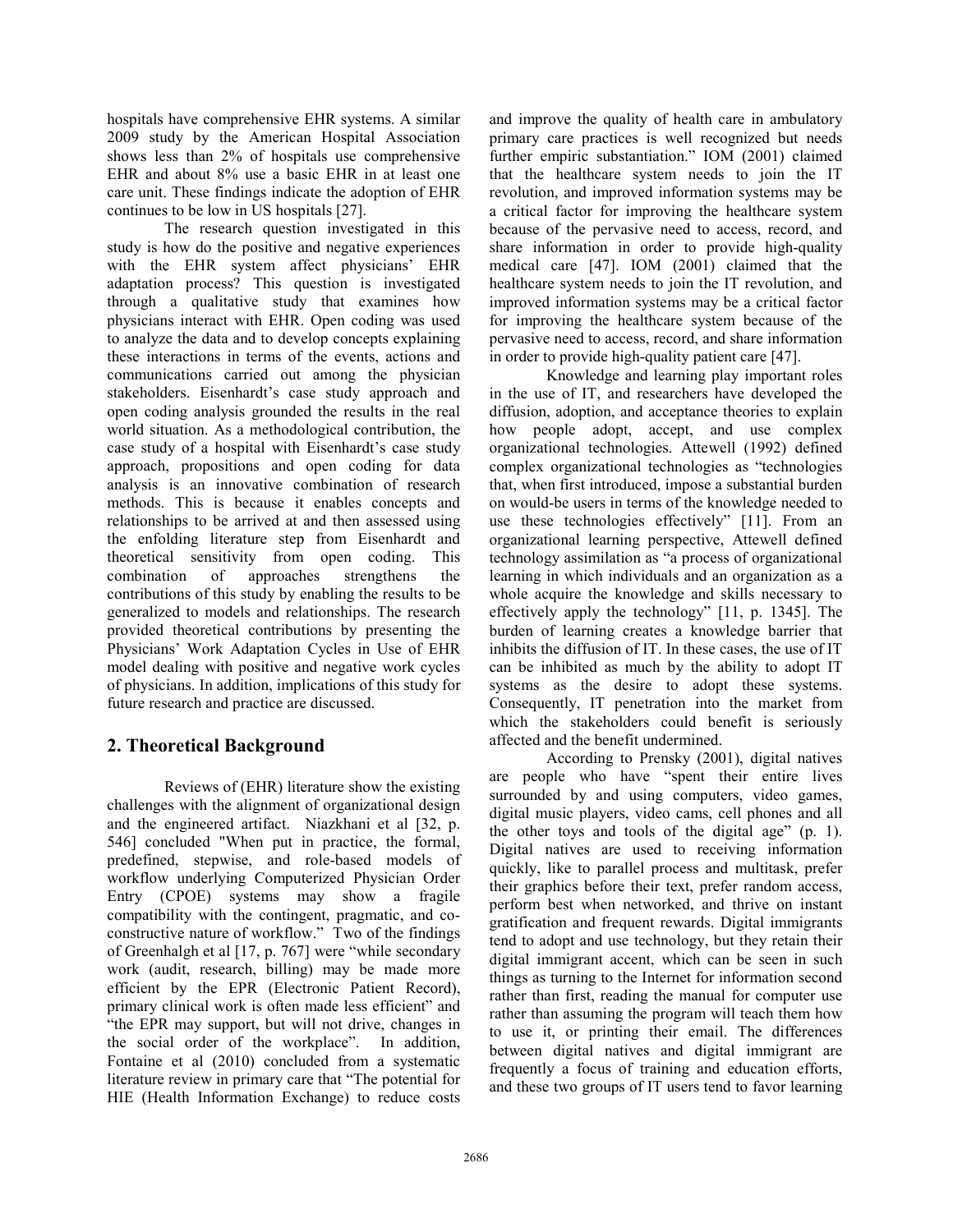in different environments and learn effectively from different methods [34, 36].

Figure 1, Theoretical Lens, depicts the theories and influences providing the lens for this research effort. The healthcare system is a complex organization characterized by independent professionals (physicians and healthcare providers) working as knowledge workers. The ability for these knowledge workers to access data effectively and efficiently would improve the quality of work processes and patient care. However, EHR, which enable people to work effectively and efficiently access data, have been underused by U.S healthcare



**Figure 1: Theoretical Lens** 

professionals, such as physicians. In order to improve the use of IT in the U.S. healthcare system, it is necessary to understand what healthcare professionals, especially physicians, think about their adaptation of EHR; therefore, this research was guided by the research question "How do the positive and negative experiences with the EHR system affect physicians' EHR adaptation process?" It examined physicians' work adaptation cycles in the use of EHR.

# **2.1 Physician Adaptation**

The EHR has the potential to provide continuity of service to patient and could be a tool supporting collaboration for physicians and other service providers engaged in patient care. Previous technology research [37, 38, 39, 40] has investigated collaboration effects. The Model of E-Collaboration Effects provides insight to inform the Physician/EHR research in the areas of collaboration, coordination, communication and adaptation

The model of e-collaboration effects describes people's interaction with collaborative technologies. According to the model, when people use technology to work with each other, they go through technological, work, and social processes in order to adapt to new work environments [39, 40]. The adaptation of new technology in collaborative relationships occurs when members of a group learn how new technology affects

their work relationships and the work environment [38, 39, 40]. Successful collaboration requires social adaptation by team members, who must learn to conform to new knowledge, rules, and patterns of interaction.

IT affects work relationships and environments. Work adaptation occurs when people adapt the technology to their own ways of working. The work-adaptation process takes place when groups are involved in changing organizational norms and values while using collaborative technology. IT affects the work process itself and the way in which work is carried out [39, 40]. Technology adaptation occurs when people learn how to use technological tools to achieve their goals. The more flexible the technology, the easier it is for people to use the technology to meet their needs.



Physicians using technology go through technological, work and social processes to adapt to new work environments.

# **3. Research Methodology**

The investigation of physician interaction is complex, vague and context specific. We do not know why certain physicians use EHR and others choose not to use EHR. The qualitative methods used in this research can yield data from which process relationships and models and richer explanations about how and why processes and outcomes occur can be developed [24, 24, 49]. Qualitative methods provide researchers with the ability to discover relationships from data that is systematically gathered and analyzed [21]. Interpretivism is a type of qualitative research that allows the researcher to 'interpret' or unearth the meanings discovered in the research environment. This research is interpretivist research as defined by Klein & Myers as it assumes that a physician's knowledge of reality is gained through social constructions such a language, consciousness, shared meanings, documents, tools, and other artifacts. Interpretive methods of research in IS are "aimed at producing an understanding of the context of the information system,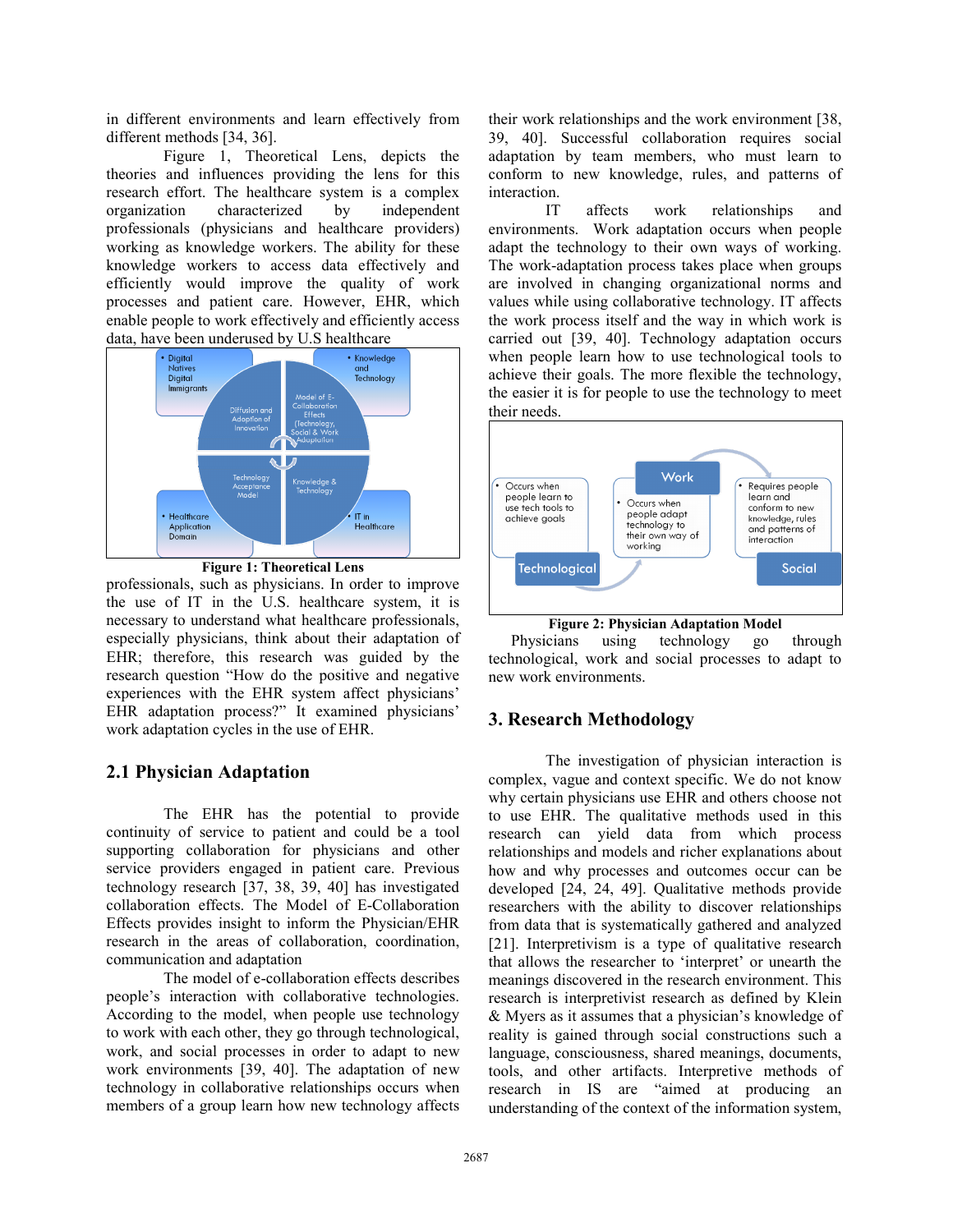and the process whereby the information system influences and is influenced by the context" [50, p. 389]. The study used an interpretivism approach to produce an understanding of physician interaction with EHR.

This study uses Eisenhardt's case study approach, interviews as the primary data collection and open coding for data analysis. The Eisenhardt method was chosen as it: 1) Generates relationships or theory with constant comparison literature; 2) Emergent theory is likely to be testable with constructs that can be readily measured; 3) High likelihood of valid relationships, models or theory because the theory building process is tied to data and other evidence.

Case studies have been used to provide description [23], generate and test theory [15, 34]. The goal of this research is to gain a rich description of physician's interactions with EHR, analyze the data and generate relationships or a theory. This study used the seven step Eisenhardt method for building theories from case study research. It is well matched to the open coding analysis selected as the case study process is "highly iterative and tightly linked to the data [10, p. 532]." Participants in the study are physicians selected from Research Medical Center.

Open coding is used to analyze the data and develop concepts as they relate to physician interaction with EHR. The qualitative method and open coding analysis enables discovery of the relationships in the real world situation. This is an innovative combination of research methods because it enables concepts and relationships to be arrived at and then assessed using the enfolding literature from Eisenhardt and theoretical sensitivity from open coding. Theoretical sensitivity allows the researcher to have insight into and to give meaning to the events and happenings in data. "Insights do not just occur haphazardly; rather, they happen to prepared minds during interplay with the data [45, p. 47]". Eisenhardt's enfolding the literature step complements the development of sensitivity. "An essential feature of theory building is the comparison of the emergent concepts, theory, or hypotheses with the extant literature [10, p. 544]". This research utilized theoretical sensitivity and enfolding the literature to develop the lens for the effort. It allowed being able to see beneath the obvious to discover the new.

Physicians have demonstrated great variation in EHR use depending on specialization [5, 7, 8, 14, 20, 22, 31] and type of practice ownership [7, 8]. Physicians have the ability to choose to directly utilize the EHR or to avoid use of the EHR. In addition, the physician has the ability to impact others in the organization by the nature of their position. Therefore, they were selected as the target interview audience. The physician selection was based on the literature review and was designed to emphasize variety within the sample.

The examination of the relationship between IT and organizations and people broadens the field of IT; however, this type of research produces added complexity, greater imprecision, the possibility of different interpretations of the same phenomena, and the need to take these issues into account when considering an appropriate research approach [15]. The use of a case study method to discover relationships or to generate theory minimizes these risks. The Eisenhardt method was chosen as it: 1) Generates relationships or theory with constant comparison literature; 2) Emergent theory is likely to be testable with constructs that can be readily measured; 3) High likelihood of valid relationships or theory because the theory building process is tied to data and other evidence.

The qualitative study uses the Eisenhardt research method to produce in-depth descriptions of reasons for physician interaction with EHR. The research strategy focuses on understanding the dynamics present in a setting. This approach is consistent with generally accepted approaches to develop relationships or theory from cases [6, 10, 49]. Eisenhardt's method complements the open coding approach by providing the 'enfolding literature' step. The comparison of the emergent concepts, categories, and theories with conflicting concepts, categories, and theories discussed in the literature produces internal validity, and a comparison of emerging concepts, categories, and theories to similar concepts, categories, and theories discussed in the literature produces generalizability [10]. This process continually builds the researcher's theoretical sensitivity.

# **4. Results & Analysis**

The data for this analysis was comprised of seven physician interviews from varying specialties and represented 66 pages of electronic transcripts.

Site Selection: Research Medical Center Unit Analysis: Physician (Patton, 1987)

| Physician | <b>Specialty</b>             | Age | <b>EHR Usage</b> | <b>Experience</b><br>(years) | at<br><b>Experience</b><br><b>Research</b><br>(years) |
|-----------|------------------------------|-----|------------------|------------------------------|-------------------------------------------------------|
| Barry     | <b>ER</b>                    | 53  | 96               | 22                           | 15                                                    |
| Brian     | ER                           | 31  | 88               | $\overline{4}$               | $\overline{\mathbf{4}}$                               |
| Harry     | OB/GYN                       | 45  | 44               | 15                           | 15                                                    |
| Jane      | Family<br>Practice           | 42  | 62               | 9                            | 9                                                     |
| Judith    | Pediatric/<br>Internist      | 39  | 73               | 13                           | 13                                                    |
| Steve     | Geriatric/<br>Internist/VPAA | 62  | <b>NA</b>        | 35                           | 11                                                    |
| Victor    | Surgeon                      | 38  | 65               | 8                            | $\overline{4}$                                        |

**Figure 3: Physician Description**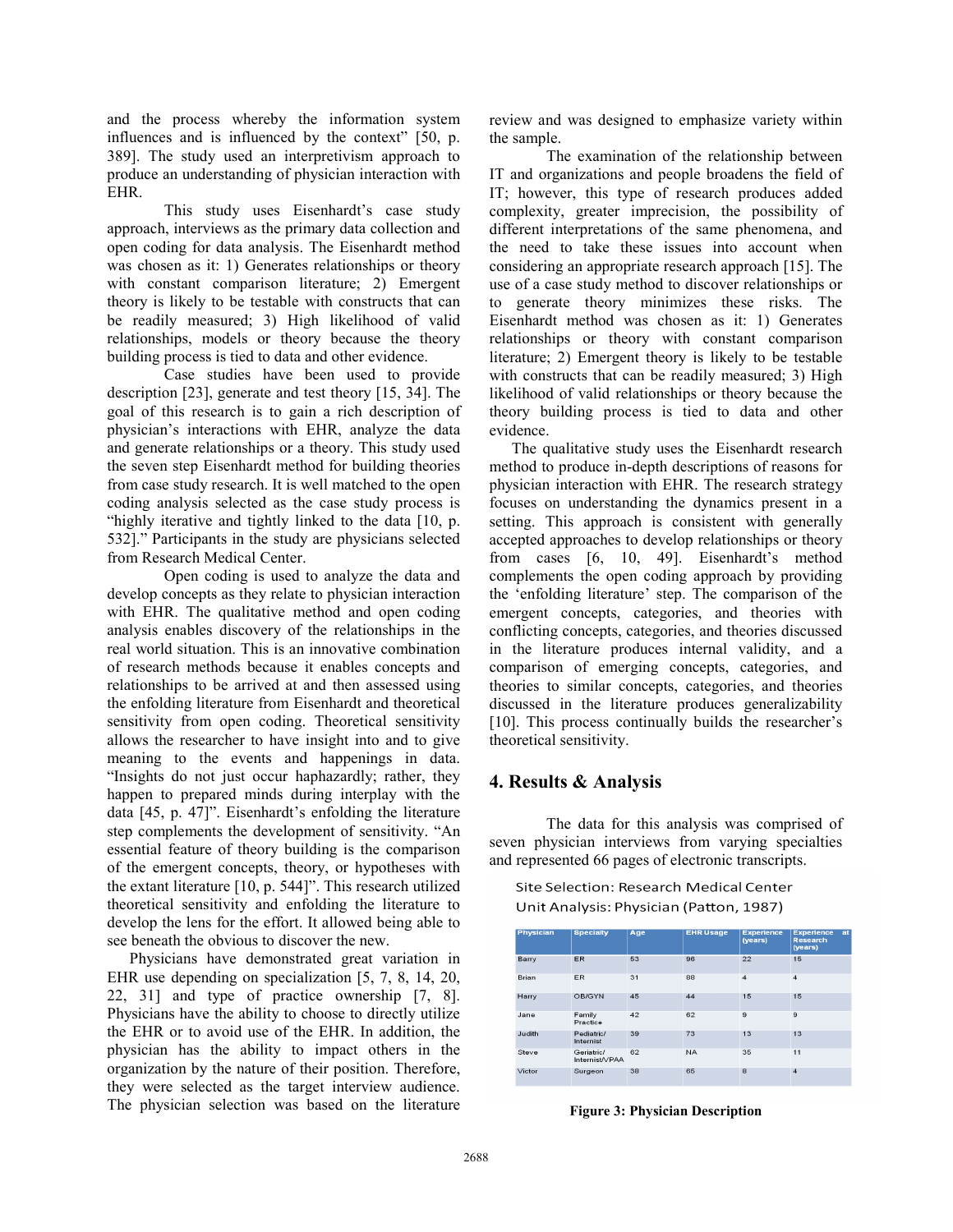This data was collected over a period of six months from October 2009 to March 2010 at Research Medical Center, a Midwestern hospital located in the United States. While analyzing the transcripts of the interviews, "labels of meaning" were identified and placed next to the relevant occurrence. Occurrences were events, happenings, actions, feelings, perspectives, actions and interactions. Categorization of the coding was done in two phases. First, the data obtained from the interviews was coded into broad categories. The interview data was analyzed using Strauss & Corbin's (1998) open coding method. Open coding was used to conceptualize raw data by naming and categorizing the phenomena through close examination of the data. During open coding, data was broken down into discrete parts, closely examined and compared for similarities and differences. The coding process yielded 833 coded quotes. The data representing events, happenings, actions and interactions that were found to be conceptually similar in nature or related in meaning were grouped under abstract concepts that best represent the phenomenon. According to Strauss and Corbin (1998), although events or happenings might be discrete elements, the fact that they share common characteristics or related meanings enables them to be grouped. Based on their ability to explain what is going on, certain concepts were grouped under more abstract higher order concepts which Strauss and Corbin (1998) term category. Categories have analytic power because they can have the potential to explain why physicians may or may not use the technology and potentially predict the effects of certain implementations on physicians' use. The 833 labels were categorized to compare codes across the interviews. The categories were derived by tabulating the number of occurrences of related concepts.

Reliability of these groupings was achieved through theoretical sensitivity, iterative coding and theoretical sampling. Strauss and Corbin (1998) suggest that theoretical sensitivity is required to enable the researcher to interpret and define data and thus develop relationships, models or theories that are grounded, conceptually dense and well integrated. Sources of theoretical sensitivity are the literature, professional and personal experiences. Additional reliability was achieved through the iterative use of open and axial coding to bring out the concepts and discover any causal relationships or patterns in the data. Strauss and Corbin [45, p.98] state that "though open and axial coding are distinct procedures, when the researcher is actually engaged in the analysis he or she alternates between the two modes". Along with the groupings of abstract concepts (open coding) and identification of causal conditions (axial coding), that

lead to the occurrence or development of a phenomenon, additional coding was carried out iteratively using theoretical sampling.

Further reliability was achieved through theoretical sampling, which is the sampling of data on the basis of concepts that have proven theoretical relevance to evolving relationships, models or theories. The form of open sampling used was open sampling which is associated with open coding. Open sampling was used to select additional interview data. The 'slices of data' (Urquhart 2009) of all kinds are selected by a process of theoretical sampling, where the researcher decides on analytical grounds where to sample from next. Glaser and Straus (1967, p. 3) state that the researcher does not approach reality as a tabula rasa but must have a perspective that will help him or her abstract significant categories from the data based on the constructs identified in the literature. This data analysis produced technological, work and social adaptation categories. A further analysis of adaptation at each of the three levels revealed the level the physicians are able to use EHR to support their work practices, level of technological comfort and social interactions/connections. The categories, descriptions and number of occurrences are shown in Table 1: Physicians' Adaptation of EHR.

|  |  | Table 1: Physician's Adaptation of EHR |  |
|--|--|----------------------------------------|--|
|--|--|----------------------------------------|--|

| Category   | Description                       | Instance |
|------------|-----------------------------------|----------|
| Work       | The physician perspective of EHR  | 197      |
|            | usage on physician work.          |          |
|            | Subcategories: Positive Work      |          |
|            | Impact, Negative Work Impact,     |          |
|            | Productivity.                     |          |
| Technology | The Physician perspective<br>on   | 75       |
|            | implications of IT Context on     |          |
|            | EHR usage. Sub-categories:        |          |
|            | System Development, Hardware      |          |
|            | Configuration, Training,<br>&     |          |
|            | Documentation, Desire Integrated  |          |
|            | Systems, Downtime Concern.        |          |
| Social     | The Physician perspective on      | 18       |
|            | implications of Social Context on |          |
|            | EHR usage.                        |          |
| Total      |                                   | 285      |

Physician adaptation enables physicians to work within the environment of the EHR. Analysis indicates positive and negative adaptations. This research has shown that EHR have changed the work practices of physicians by forcing them to complete data entry type tasks, change the method of their assessment, and modify the flow of thought recording. It appears EHR success may hinge upon its ability to integrate data, process and thought.

### **4.1 Negative Cycles**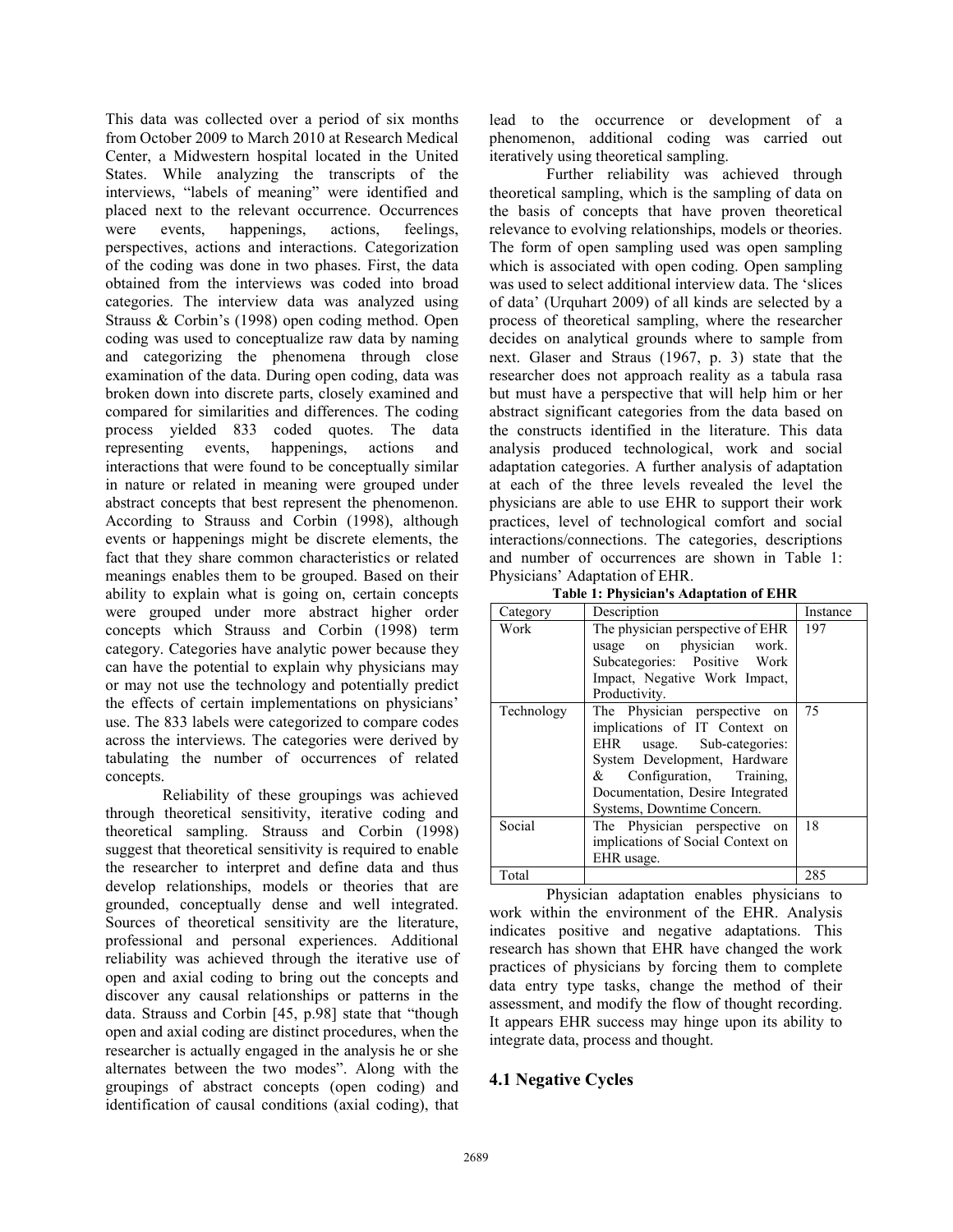The analysis suggests physicians' dissatisfaction stems from their inability to have systems support their work as demonstrated by the following instances components of negative cycle.

**4.1.1 Mismatch with work processes.** It appears physician work processes were not supported by the EHR. It appeared inhibited by specific functions related to specialty and lack of integration of clinical process, as indicated by the instances below:

*"Now, with that being said, we have a whole generation of physicians coming up that are not as good at their clinical skills. I am not as good at my clinical skills as my elder colleagues. They can walk into a room and diagnose something because they were good clinicians. Now we look at a patient and say what do they have and then we look at the data and make the data fit what we want it to. Does the data fit what it could possibly be rather than I think it's this, what do I need data-wise to confer? And so I think with EHR we are doing a lot of it, we are spending more time trying to find out what it could be with data rather than talking to a patient". Harry.* 

*"The major problem with technology is adoption and that most systems are not designed by people who do clinical work." Barry.* 

**4.1.2 Mismatch with work practices.** This research has shown that EHR have changed the work practices of physicians by forcing them to complete data entry type tasks, change the method of their assessment and modify the flow of thought recording. This analysis suggests a negative adaptation due to the EHR missing support for their work flow and thought processes. The following transcripts illustrate this:

*"I am not there every day I have trouble navigating that particular system. Plus it is not as user friendly; it doesn't think for you, there is too much information, too many boxes of checkmark data that is not appropriate for patient care." Judith.* 

 *"And to make, and it's going to be very hard because we all have different brains and we all see things differently, I am a visual person, so when I see it on one sheet and I see all the information I need it is very easy for me to go through that. But to go through page after page after page after page and it's really only a few hours of time doesn't work for my brain."Jane.* 

 *"I think physicians are spending less time thinking about things and instead of thinking what could be causing chest pain we are trying to think about what* 

*are the 16 dots I need to check to meet the standard to get paid and make sure that I look good …" Brian.* 

*"…rather than sitting down and thinking "could this be something else, what am I missing, what else could it be?" and we don't have time to that anymore, you don't have time to use our clinical skills to take care of our patient" Brian.* 

**4.1.3 Effects on physician productivity.** This cycle is amplified as physicians continue to be dissatisfied due to the negative effects on their productivity. The following transcripts illustrate this:

*"What is currently happening is the clinicians are being asked to pay for it, especially the ones that are on productivity, are being asked to pay for it out of their productivity dollars and they are not going to make a return from it." Steve.* 

*"I think that one concern is that you actually spend less face to face time with people whether it's personal family/friend time or patient care, too." Jane.* 

*"The upgrades are almost always downgrades. We have seen a significant decrement in things like, for instance, out discharge instructions. Now I understand that as we go wider and wider in the system there will be more of them there but the problem is that our department specific guidelines now are gone and we become so generic that they become actually useless and non-customizable." Barry.* 

*"One of the things we hear with the Computerized Physician Order Entry system we have here, CPOE, is that most providers will tell us that it costs them time." Steve.* 

The decline in physicians' productivity influenced the physician perspective negatively on EHR assistance with their work. This suggests that the alignment of the EHR functionality was out of sync with the responsibilities and organizational processes surrounding the work practices of the physicians.

Given these challenges, a further analysis of work adaptation investigated the level the physicians are able to use EHR to support their work practices. It appears that the work adaptation requires the majority of physician effort. The data suggests the physician productivity suffers from the EHR usage. Physicians must adapt their work and there is disparity between effort and benefit.

Physicians are challenged to adapt their work practices to incompatible systems.

|             | Table 2: Level Physician Work Adaptation to EHR |     |        |  |
|-------------|-------------------------------------------------|-----|--------|--|
| <b>Work</b> | Description                                     | Pos | Neg(n) |  |
| Adaptation  |                                                 | (n) |        |  |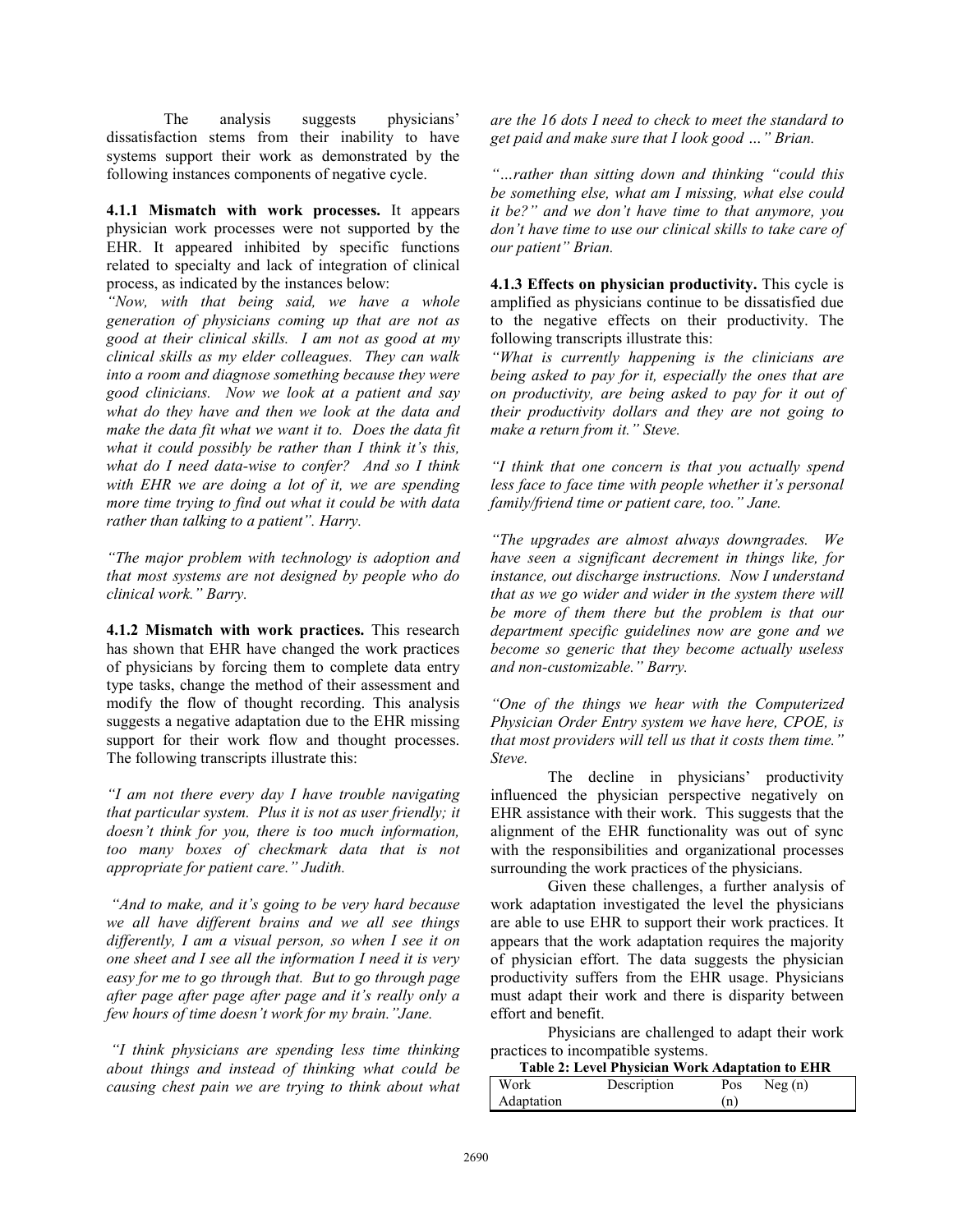| Impact on work | The physician 85     | 69   |
|----------------|----------------------|------|
| practices      | perspective<br>of    |      |
|                | influence<br>- of    |      |
|                | <b>EHR</b><br>on     |      |
|                | physician work.      |      |
| Physician      | physician (0)<br>The | (43) |
| Productivity   | perspective<br>of    |      |
|                | influence<br>of      |      |
|                | EHR on<br>their      |      |
|                | productivity         |      |

This research has shown that EHR have changed the work practices of physicians by forcing them to complete data entry type tasks, change the method of their assessment, modify the flow of thought recording and enter 'clickable' fields that may or may not be relevant to their thought process. In addition the EHR were found to lack support for their specialty needs, were incompatible with their work practices and were not integrated with their 'other' work environments. This case research has shown that EHR have a negative impact on physician productivity. The physician is slowed down by the data entry requirements, search for the relevant notes and navigation through unnecessary system steps.

## **4.2 Positive Cycles**

However, the physicians' perspective indicated positive result on the ability to access detailed data provided from other sources. The ability to integrate and access historic test results or information that was previously unavailable into their work and thought processes is beneficial. The physicians are advocates for the ability to 'access data at their fingertips'. This benefit was indicated by each physician. Positive work adaptation was revealed as demonstrated by these instances:

**4.2.1 Time savings.** According to physician perspective, the EHR does provide time savings related to data retrieval and decision support.

*"Now true enough, the piece of technology that we use, the Electronic Health Records, saves them time for data retrieval, siphoning through old results, old dictations, old radiology reports, great for data retrieval, saves a lot of time rather than sifting piecemeal through paper charts" Judith.* 

*"There are certain things we on our office computers have a flow sheet and I can show you an example on any obstetrical patient you can pull up …. It prints this beautiful flow sheet, it has all the information."Harry.* 

**4.2.2 Improved access to required data.** The physicians appear to find the improved access to historical data and the tools supporting data beneficial. This is demonstrated by instances showing the benefits and expectations of future expectations.

*"..The data is there to say that is true but the data isn't as strong as most of us would have hoped and particularly in light of the fact that technology hasn't replaced the traditional methods for caring for patient's by and large in terms of hands on care."Steve.* 

*"So for retrieval of old information, retrieval of new data regarding patient care it is instantaneous, you can check information from places outside the hospital, at other physician's offices and at homes. Again, it leaves you not tied to the hospital." Judith.* 

*"As I mentioned before I think that the data retrieval aspects are very good. You should find few physicians who disagree with that; some of the stubborn ones who just don't like the system in general will say it's not even good for that but it is. So, I like it for the data retrieval, I think the efficiency for following trends in labs, for trends in vital signs, those kinds of things are very, very good." Judith.*

*"Efficiency of data retrieval, getting old records. Again the longer the system is around the more efficient obtaining old records are because you continue to build your database. Whereas a new system, and we are still relatively new, we are only roughly four years into our EHR here, but the longer you get the more populated you get with the old records which is a huge benefit when it comes to taking care of patients wherever they are and wherever they go. So those are the clear advantages." Victor.* 

*"So far it is just a fancy piece of paper. I would love to see it properly utilized as a learning tool, as a tool going forward as a way to enhance, standardized, and measure our medical care and then allow people to query, in real time, with simple English language or bool in questions, a large database of information that is being gathered by these health care organizations." Barry.*

The coding analysis revealed the impact of physician perspective of administration to have an influence in physicians' adaptation of EHR.

**Table 3: Organizational Processes Influencing Physician's Adaptation of EHR**

| Category                | Description                                                                                                                     | Instance |
|-------------------------|---------------------------------------------------------------------------------------------------------------------------------|----------|
| Value<br>Administration | The physician perspective<br>Perception of of administration<br>$\alpha$ r<br>organizational context that<br>impacts EHR usage. | 55       |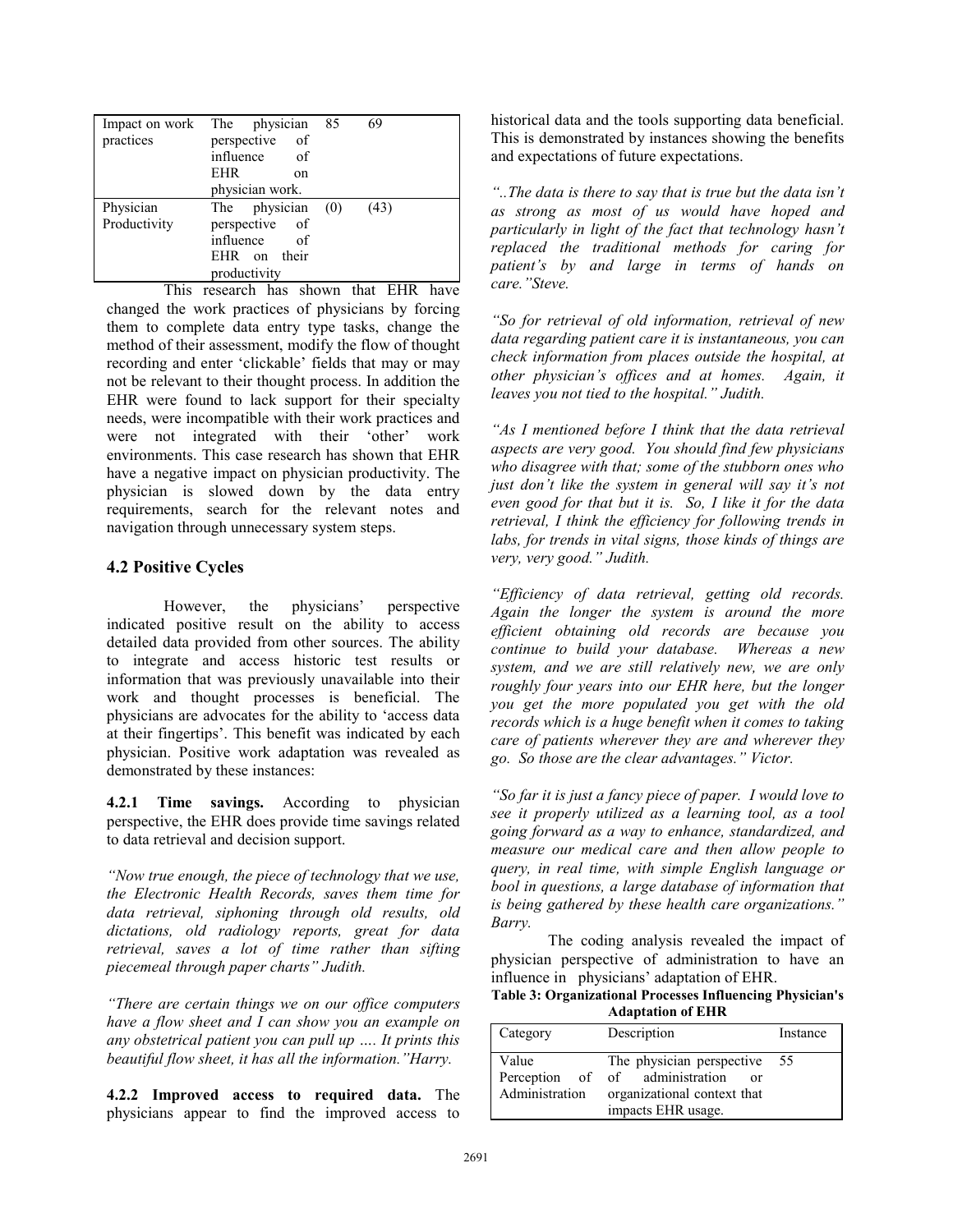This category illustrates the bundles of meaning relating to how physicians perceive the support or lack of support in their adaptation of EHR. The data indicates the physicians feel the EHR decision was made without their input and buy-in. They feel they were 'mandated' to adapt to the EHR and were not considered as primary users. They felt they were left out of key decision making processes, yet were required to adjust to the EHR functions by 'becoming the highest paid user doing the lowest paid work'.

Value perception of administration is the physician perspective of the administration valuation of EHR and the physician value related to EHR. It primarily describes the lack of value associated with the increased amount of physician efforts and the perceived administrative stance of 'rosy view of EHR'. It includes sub-categories of physician communication & change management, system change methods, physician input and buy-in.

The analysis of this research suggests that there are cycles of adaptation relating to the physicians use of EHR in their work practices. A positive work cycle appears to exist, which could have beneficial work effect on physicians work practices. This positive adaptation cycle is related to the ability of physicians to use EHR to retrieve data and information to help them with their professional duties. Positive work impact can then lead physicians to become champions of 'information at their fingertips' and Decision Support (DSS). When work productivity goes down and administration does not value the work required to utilize EHR (and causes the work productivity decrease) a negative work adaptation is expected. These two cycles are illustrated in the following figure:



**Figure 4: Physicians' Work Adaptation Cycles in EHR** 

The above diagram illustrates how the negative work impact, decreased physician productivity and influence of administration negatively affects work adaptation while at the same time, there appears to be a positive adaptation cycle that could be

achieved from access to data to support decisions and enhance work impact can results in physicians becoming advocates of DSS type tools and become 'champions of information at fingertips. These factors affecting adaptation by physicians appear to be influenced by other organizational processes and infrastructures.

The opportunity to influence the correlation between the negative and positive cycles provides opportunity for administration to adapt their influence to change the low value perception of the physicians and acknowledge the work impact and work productivity influences. The physician value on the ability to 'turn data to information', may be an opportunity to influence the physician perspective on the negative cycle as key to obtaining the necessary data.

Analysis indicates EHR appear to be a new technology that is considered additional work resulting in reduced productivity by the physicians required to use it. At the same time, the benefits of using these technologies have been touted by administrators and politicians. The emphasis on benefits derived from ability to turn data into information and analyze at speed of thought could be key to positive adaptation.

The development of EHR appears to have repeated a common development challenge. The physician perspective of the necessary change is reflected in a seminal Simon quote, "This is an old weakness in engineering design, not peculiar to computers: we are fascinated with our technical capabilities and design sophisticated hammers which go around looking for nails that are shaped so as to be hammerable by them (p. 135)."

### **4. Summary & Conclusions**

The research employed a qualitative research design to discover reasons of physician interaction with EHR and to generate the Physicians' Work Adaptation Cycles in the use of EHR explaining the categories, constructs and relationships. The positive and negative work cycles describe the physician perspective relating to the EHR in this case.

It was an important area of study to provide insights for discovering physician perspective on interaction with EHR and generating and explaining the categories, constructs and relationships related to physician perspective of EHR. People use systems to meet their particular work needs, or they resist them or fail to use them. EHR can provide some major benefits in direct support of patient care: They are touted as a vast improvement over the paper record in reporting, organizing and locating clinical information. They are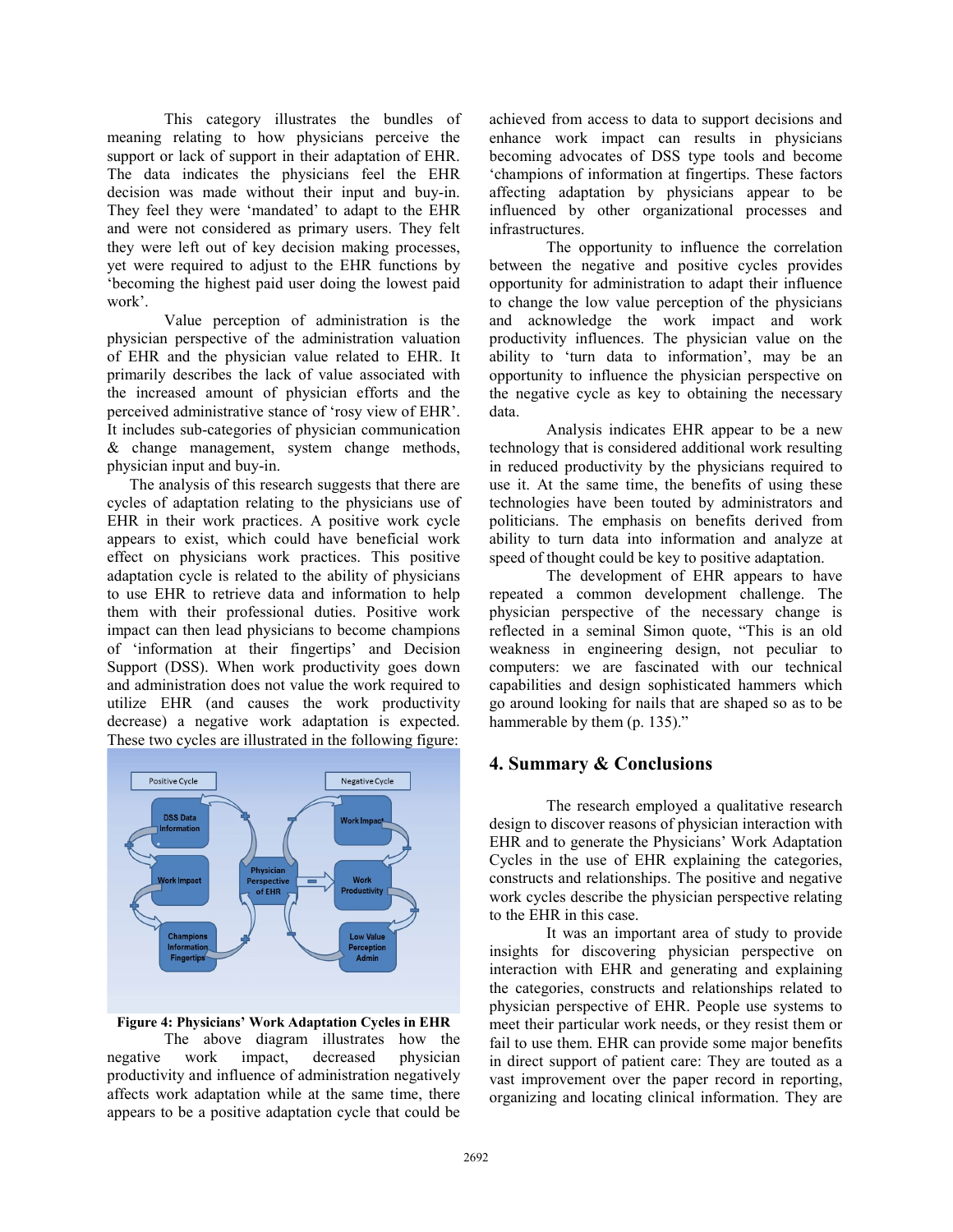touted as an improvement in physicians' decisionmaking by providing protocols, reminders and alert; and they can be designed to coordinate and manage patient care. Therefore, it is important to understand the physician perspective related to EHR and to understand the major components to be addressed to influence physician adaptation of EHR into their work practices and knowledge processes. This information could help practitioners develop strategies to optimize the interaction with EHR and the study could contribute to the quality of care, quality of data, effectiveness and efficiency gains and patient safety. In addition, the results of the study could guide future attempts to integrate EHR into the fabric of healthcare organizations. Ultimately, it can contribute to improved patient care and safety.

 Practice can benefit from understanding Physicians' Work Adaptation Cycles in the Use of EHR and their influence in the workplace. In addition, exploring the subcategories of infrastructure and processes provides opportunity to improve these areas.

# **5. References**

- [1] Ash, J. S. (1997). Factors affecting the diffusion of the computer-based patient record. Journal of the American Medical Informatics Association Supplement, AMIA Proceedings, 682–686.
- [2] Attewell, P. (1992). Technology diffusion and organizational learning: The case of business computing. Organizational Science, 3(1), 1–19.
- [3] Barrows, R. C., & Clayton, P. D. (1996). Privacy, confidentiality, and electronic medical records. Journal of the American Medical Informatics Association, 3(2), 139–148.
- [4] Baskerville, R. & Myers, D. (2004). Special issue on action research in information systems: Making IS relevant to practice. MIS Quarterly, 28(3), 329- 335.
- [5] Bates, D. W., Boyle, D. L., & Teich, J. M. (1994). Impact of computerized physician order entry on physician time. Proceedings/AMIA Annual Symposium, 996.
- [6] Blumenthal, D. (2009). Stimulating the Adoption of Health Information Technology, The New England Journal of Medicine, 360(15), pp. 1477- 1479.
- [7] Burt, C. W., & Sisk, J. E. (2005). Which physicians and practices are using electronic medical records? Survey data show limited use of these information tools. Health Affairs, 24, 1334–1343.
- [8] Cutler, D. M., Feldman, N. E., & Horwitz, J. R. (2005). U.S. adoption of computerized physician order entry systems. Health Affairs, 24, 1654– 1663.
- [9] Davis, F. (1989). Perceived usefulness, perceived ease of use and user acceptance of information technology. MIS Quarterly, 13(3), 319–340.
- [10] Eisenhart, K. (1989). Building theories from case study research. Academy of Management Review, 14(2), 532–559.
- [11] Fichman, R., & Kemerer, C. (1997). The assimilation of software process innovations: An organizational learning perspective. Management Science, 43(10), 1345–1363.
- [12] Fontaine, P. Ross, S.E., Zink, T. Schilling, L.M. 2010. "Systematic Review of Health Information Exchange in Primary Care Practices", J Am Board Fam Med (23), pp. 655– 670
- [13] Galliers, R. D., & Land, F. F. (1987). Choosing appropriate information systems research methodologies. Communications of the ACM, 30(11), 900–903.
- [14] Gans, D., Kralewski, J., Hammons, T., & Dowd, B. (2005). Medical groups' adoption of electronic health records and information systems: Practices are encountering greater-than-expected barriers to adopting an EHR system, but the adoption rate continues to rise. Health Affairs, 24, 1323–1333.
- [15] Gersick, C. (1988). Time and transition in work teams: Toward a new model of group development. Academy of Management Journal, 31, 9-41.
- [16] Ginneken, A. M. (2002). The computerized patient record: Balancing effort and benefit. International Journal of Medical Informatics, 65, 97–119.
- [17] Greenhalgh, T., Potts, H.W.W., Wong, G., Bark, P., and Swinglehurst, D. 2009. "Tensions and Paradoxes in Electronic Patient Record Research: A Systematic Literature Review Using the Metanarrative Method," Milbank Quarterly (87:4), pp. 729-788.
- [18] Institute of Medicine, Committee on Health Care in America (IOM). (2001). Crossing the quality chasm: A new health system for the 21st Century. Washington, DC: National Academy Press.
- [19] Johnson, D. L., Pan, E., Walker, J., Bates, D., & Middleton, B. (2004). Patient safety in the physician's office: Assessing the value of ambulatory CPOE. Retrieved April 14, 2007, from http://www.chcf.org/documents/ihealth/PatientSafe tyInPhysiciansOfficeACPOE.pdf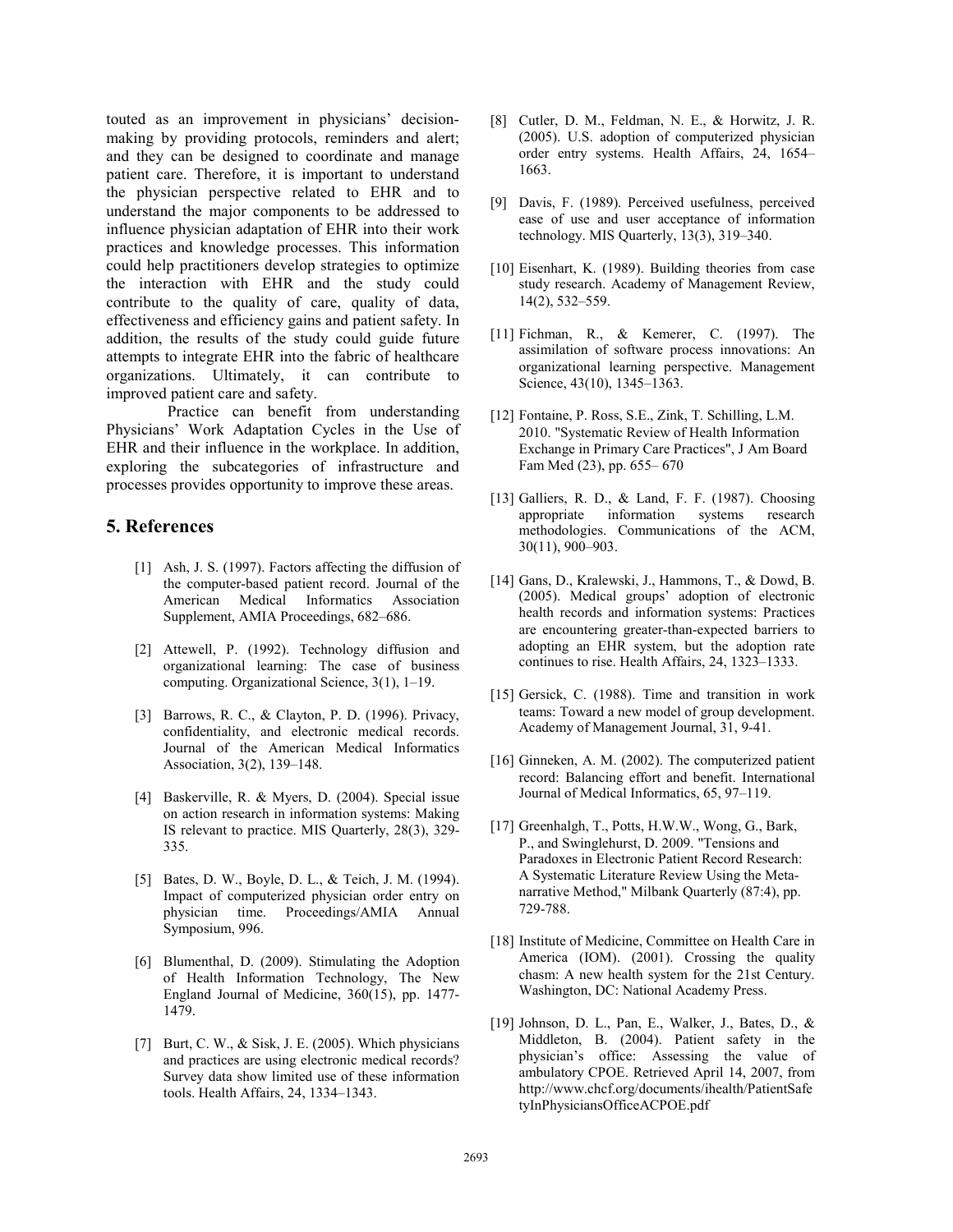- [20] Johnson, K. B., & Davison, C. L. (2004). Information technology: Its importance to child safety. Ambulatory Pediatrics, 4, 64–72.
- [21] Kaplan, B., & Duchon, D. (1988). Combining qualitative and quantitative methods in information systems research: A case study. MIS Quarterly, 2(4), 570–586.
- [22] Khoury, A. T. (1998). Support of quality and business goals by an ambulatory automated medical record system in Kaiser Permanente of Ohio. Effective Clinical Practice, 1, 73–82.
- [23] Kidder, T. (1982). Soul of a new machine. New York: Avon.
- [24] Klein, H. K., & Myers, M. D. (1999). A set of principles for conducting and evaluating interpretive filed studies in information systems [Special Issue on Intensive Research]. MIS Quarterly, 23(1), 67–93.
- [25] Kohn, L., Corrigan, J., & Donaldson, M. (Eds.). (2000). To err is human: Building a safer health system. Washington, DC: National Academy Press.
- [26] Lafkey, D. B. (2004). Delivering on the promise of electronic medical records: Opportunities, constraints, and developments. Retrieved May 5, 2005, from http://wfs.cgu.edu/lafkyd/Background\_Paper.pdf
- [27] Manos, D., (2009). New study shows few hospitals have comprehensive EHR. Healthcare IT News, March 25 2009
- [28] Markus, M., & Robey, D. (1988). Information technology and organizational change: Causal structure in theory and research. Management Science, 34(5), 583–598.
- [29] McDonald, C. J. (1997). The barriers to electronic medical record systems and how to overcome them. Journal of the American Medical Informatics Association, 4(3), 213–221.
- [30] Miller, R. H., & Sim, I. (2004). Physicians' use of electronic medical records: Barriers and solutions. Health Affairs, 23(2), 116–126.
- [31] Miller, R. H., West, C., Brown, T. M., Sim, I., & Ganchoff, C. (2005). The value of electronic health records in solo or small group practices: Physicians' EHR adoption is slowed by a reimbursement system that rewards the volume of services more than it does their quality. Health Affairs, 24, 1127–1137.
- [32] Niazkhani, Z., Pirnejad, H., Berg, M., and Aarts, J. 2009. "The Impact of Computerized Provider Order Entry Systems on Inpatient Clinical Workflow: A Literature Review," Journal of the American Medical Informatics Association (16:4), pp. 539-549.
- [33] Noteboom, C. & Qureshi, S., "Physician interaction with electronic health records: The influences of digital natives and digital immigrants." In (eds) R. Sprague and J. Nunamaker, The Forty-fourth Annual Hawaii International Conference on System Sciences, IEEE Computer Society Press. 2011.
- [34] Pinfield, L. (1986). A field evaluation of perspectives on organizational decision making. Administrative Science Quarterly, 31, 365-388.
- [35] Poon, E., Blumenthal, D., Jaggi, T., Honour, M., Bates, D., & Kaushal, R. (2004). From the field: Overcoming barriers to adopting and implementing computerized physician order entry systems in U.S. hospitals. Health Affairs, 23(4), 184-190.
- [36] Prensky, M. (2001). Digital natives, digital immigrants. From on the Horizon, 9(5).
- [37] Qureshi, S., Liu, M., & Vogel, D. (2005). A grounded theory analysis of e-collaboration effects for distributed project management. In R. Sprague & J. Nunamaker (Eds.), Proceedings of the Thirty Eighth Annual Hawaii International Conference on Systems Sciences, January 3–6, 2005 (pp. 1–10). Waikoloa, HI: IEEE Computer Society Press.
- [38] Qureshi, S., & Noteboom, C. (2006). Adaptation in distributed projects: Collaborative processes in digital natives and digital immigrants. In R. Sprague & J. Nunamaker (Eds.), Proceedings of the Thirty Ninth Annual Hawaii International Conference on Systems Sciences, January, 4–7, 2006 (pp. 1–10). Kauia, HI: IEEE Computer Society Press.
- [39] Qureshi, S., & Vogel, D. (2000a). Adaptiveness in virtual teams (ERIM Report Series Ref. No. ERS-2000-20-LIS).
- [40] Qureshi, S., & Vogel, D. (2000b). Organizational adaptiveness in virtual teams. Group Decision and Negotiation, 10(1), 27–46.
- [41] Schmitt, K., & Woffard, D. (2002). Financial analysis projects clear returns from electronic medical records. Healthcare Financial Management, January, 52–57.
- [42] Simon, H. (1997). Models of bounded rationality. Cambridge, Massachusetts: The MIT Press.